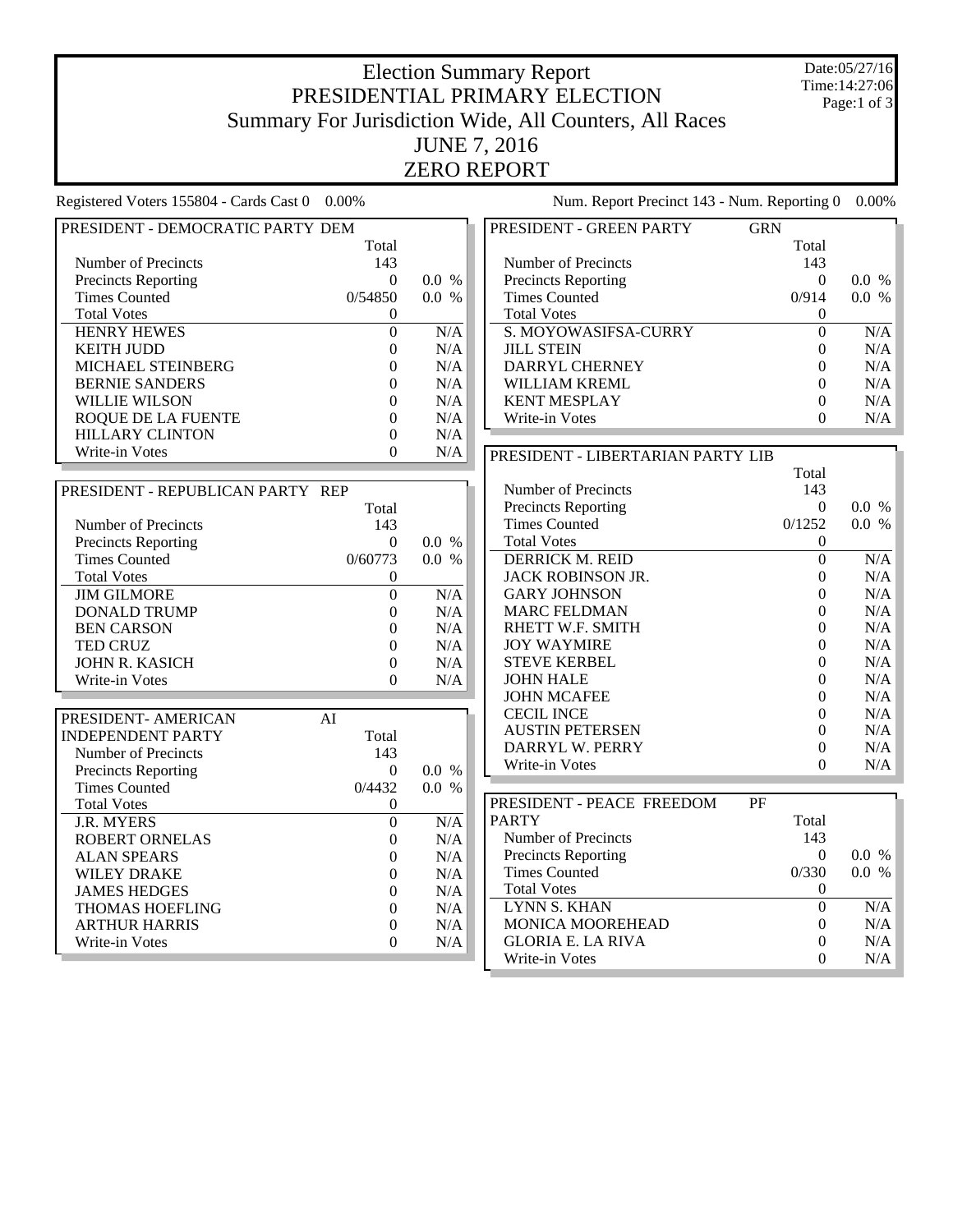## Election Summary Report PRESIDENTIAL PRIMARY ELECTION Summary For Jurisdiction Wide, All Counters, All Races JUNE 7, 2016 ZERO REPORT

Date:05/27/16 Time:14:27:06 Page:2 of 3

Registered Voters 155804 - Cards Cast 0 0.00% Num. Report Precinct 143 - Num. Reporting 0 0.00%

| MEMBER, DEMOCRATIC CENTRAL DEM |                  |           | UNITED STATES SENATOR       |                  |           |
|--------------------------------|------------------|-----------|-----------------------------|------------------|-----------|
| <b>COMMITTEE Supe Dist 2</b>   | Total            |           |                             | Total            |           |
| Number of Precincts            | 27               |           | Number of Precincts         | 143              |           |
| <b>Precincts Reporting</b>     | $\Omega$         | 0.0 %     | <b>Precincts Reporting</b>  | $\theta$         | 0.0 %     |
| <b>Times Counted</b>           | 0/13259          | 0.0 %     | <b>Times Counted</b>        | 0/155804         | 0.0 %     |
| <b>Total Votes</b>             | $\boldsymbol{0}$ |           | <b>Total Votes</b>          | $\boldsymbol{0}$ |           |
| <b>TOM FULKS</b>               | $\overline{0}$   | N/A       | <b>GEORGE C. YANG</b>       | $\overline{0}$   | N/A       |
| <b>LARA STORM</b>              | $\boldsymbol{0}$ | N/A       | <b>JERRY J. LAWS</b>        | $\boldsymbol{0}$ | N/A       |
| <b>CHERYL CONWAY</b>           | $\boldsymbol{0}$ | N/A       | <b>GAIL K. LIGHTFOOT</b>    | $\boldsymbol{0}$ | N/A       |
| LORI A. CAUDILL                | $\boldsymbol{0}$ | N/A       | <b>MIKE BEITIKS</b>         | $\boldsymbol{0}$ | N/A       |
| <b>THOMAS KESSLER</b>          | $\theta$         | N/A       | PAMELA ELIZONDO             | $\theta$         | N/A       |
| <b>ALLISON GROVES</b>          | $\boldsymbol{0}$ | N/A       | <b>SCOTT A. VINEBERG</b>    | $\boldsymbol{0}$ | N/A       |
| Write-in Votes                 | $\Omega$         | N/A       | <b>STEVE STOKES</b>         | $\boldsymbol{0}$ | N/A       |
|                                |                  |           | <b>DUF SUNDHEIM</b>         | $\theta$         | N/A       |
| MEMBER, REPUBLICAN CENTRAL REP |                  |           | LING LING SHI               | $\boldsymbol{0}$ | N/A       |
| <b>COMMITTEE Supe Dist 2</b>   | Total            |           | LORETTA L. SANCHEZ          | $\theta$         | N/A       |
| Number of Precincts            | 27               |           | PHIL WYMAN                  | $\Omega$         | N/A       |
| <b>Precincts Reporting</b>     | $\boldsymbol{0}$ | 0.0 %     | <b>JARRELL WILLIAMSON</b>   | $\boldsymbol{0}$ | N/A       |
| <b>Times Counted</b>           | 0/9490           | 0.0 %     | THOMAS DEL BECCARO          | $\overline{0}$   | N/A       |
| <b>Total Votes</b>             | $\mathbf{0}$     |           | <b>RON UNZ</b>              | $\Omega$         | $\rm N/A$ |
| <b>JOANNE H. TOBIAS</b>        | $\overline{0}$   | N/A       | <b>GREG CONLON</b>          | $\theta$         | N/A       |
| <b>SANDRA C. TANNLER</b>       | $\boldsymbol{0}$ | N/A       | <b>JASON KRAUS</b>          | $\overline{0}$   | N/A       |
| LINDA L. DONNELLY              | $\overline{0}$   | N/A       | <b>DON KRAMPE</b>           | $\overline{0}$   | N/A       |
| <b>SYLVIA HUTH</b>             | $\boldsymbol{0}$ | N/A       | <b>MARK MATTHEW HERD</b>    | $\theta$         | N/A       |
| <b>ROBERT HUTH</b>             | $\overline{0}$   | $\rm N/A$ | VON HOUGO                   | $\overline{0}$   | N/A       |
| <b>JOYCE ALBRIGHT</b>          | $\overline{0}$   | N/A       | <b>JASON HANANIA</b>        | $\overline{0}$   | N/A       |
| CAROLYN M. ATKINSON            | $\boldsymbol{0}$ | $\rm N/A$ | KAMALA D. HARRIS            | $\overline{0}$   | N/A       |
| Write-in Votes                 | $\overline{0}$   | $\rm N/A$ | <b>GAR MYERS</b>            | $\theta$         | N/A       |
|                                |                  |           | PAUL MERRITT                | $\boldsymbol{0}$ | N/A       |
| MEMBER, REPUBLICAN CENTRAL REP |                  |           | <b>MASSIE MUNROE</b>        | $\boldsymbol{0}$ | N/A       |
| <b>COMMITTEE Supe Dist 5</b>   | Total            |           | <b>ELEANOR GARCIA</b>       | $\boldsymbol{0}$ | N/A       |
| Number of Precincts            | 31               |           | TIM GILDERSLEEVE            | $\boldsymbol{0}$ | N/A       |
| <b>Precincts Reporting</b>     | $\overline{0}$   | 0.0 %     | <b>CLIVE GREY</b>           | $\boldsymbol{0}$ | N/A       |
| <b>Times Counted</b>           | 0/12818          | 0.0 %     | DON J. GRUNDMANN            | $\boldsymbol{0}$ | N/A       |
| <b>Total Votes</b>             | $\mathbf{0}$     |           | PRESIDENT C. GRAPPO         | $\theta$         | N/A       |
| TOM BORDONARO JR.              | $\overline{0}$   | N/A       | HERBERT G. PETERS           | $\theta$         | N/A       |
| EDWARD "ED" A. VEEK            | $\mathbf{0}$     | N/A       | <b>TOM PALZER</b>           | $\boldsymbol{0}$ | N/A       |
| <b>AL FONZI</b>                | $\boldsymbol{0}$ | N/A       | <b>JOHN THOMPSON PARKER</b> | $\boldsymbol{0}$ | N/A       |
| ROBERTA FONZI                  | $\theta$         | N/A       | <b>KAREN ROSEBERRY</b>      | $\Omega$         | N/A       |
| <b>LYDIA THOMPSON</b>          | $\boldsymbol{0}$ | N/A       | <b>EMORY RODGERS</b>        | $\boldsymbol{0}$ | N/A       |
| NORMAN J. THOMPSON             | $\boldsymbol{0}$ | N/A       | Write-in Votes              | $\theta$         | $\rm N/A$ |
| <b>ELSA M. DAWSON</b>          | $\theta$         | N/A       |                             |                  |           |
| THOMAS M. DAWSON               | $\boldsymbol{0}$ | N/A       |                             |                  |           |
| EDITH "EDIE" KNIGHT            | $\boldsymbol{0}$ | N/A       |                             |                  |           |
| Write-in Votes                 | $\theta$         | N/A       |                             |                  |           |